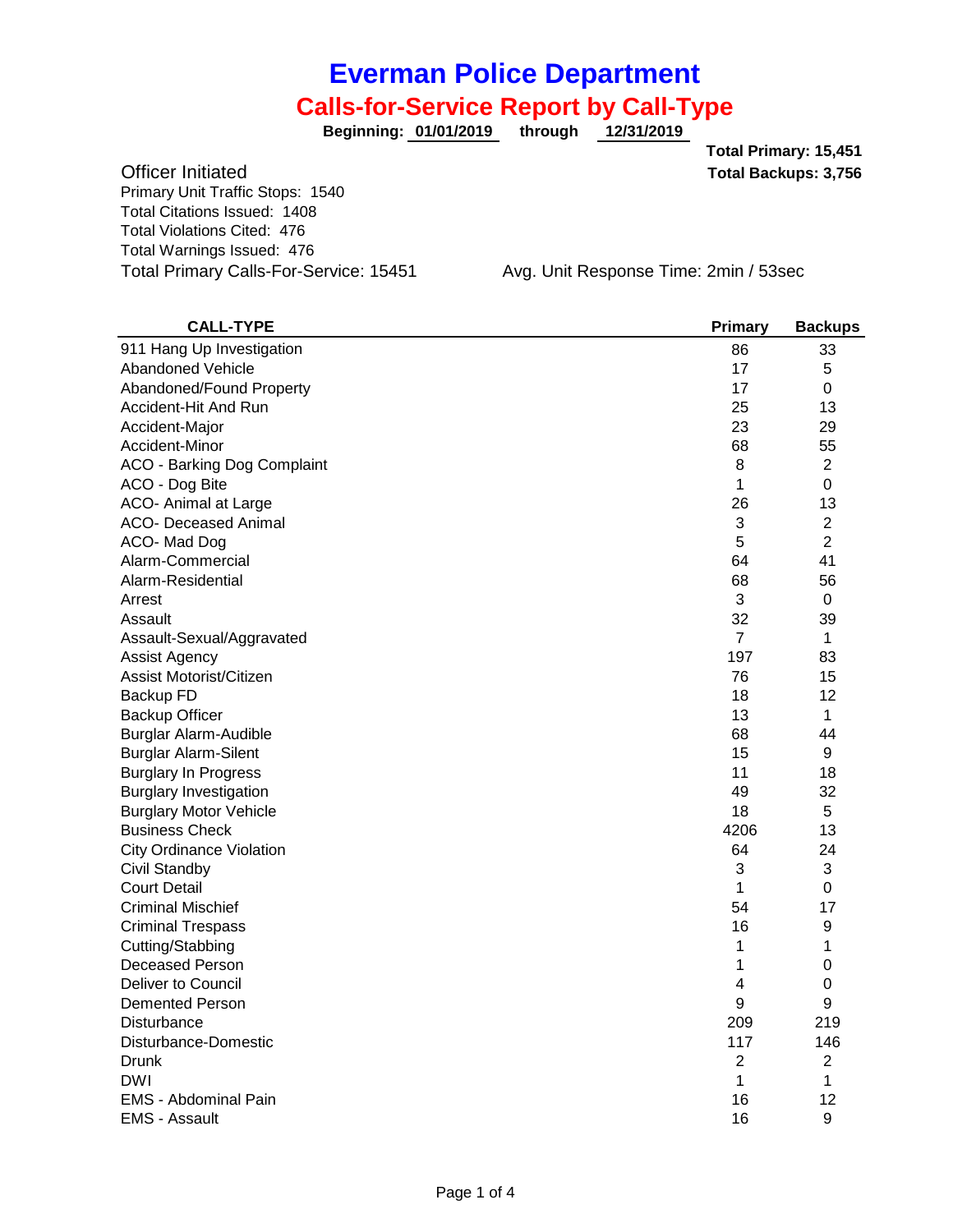**01/01/2019 through 12/31/2019 Beginning:**

**Total Backups: 3,756 Total Primary: 15,451**

Officer Initiated Primary Unit Traffic Stops: 1540 Total Citations Issued: 1408 Total Violations Cited: 476 Total Warnings Issued: 476 Total Primary Calls-For-Service: 15451 Avg. Unit Response Time: 2min / 53sec

| <b>CALL-TYPE</b>                     | <b>Primary</b> | <b>Backups</b> |
|--------------------------------------|----------------|----------------|
| <b>EMS - Back Pain</b>               | 4              | 2              |
| <b>EMS - Cardiac Arrest</b>          | 12             | 13             |
| <b>EMS - Chest Pain</b>              | 59             | 36             |
| <b>EMS - Choking</b>                 | 5              | 5              |
| <b>EMS</b> - Diabetic Emergency      | 23             | 18             |
| <b>EMS - Difficulty Breathing</b>    | 118            | 87             |
| EMS - Fall w/ Possible/ Unk Injuries | 73             | 45             |
| <b>EMS - General Sick</b>            | 61             | 29             |
| EMS - Lift Assist / No Injuries      | 53             | 36             |
| <b>EMS - Major Accident</b>          | $\overline{7}$ | 3              |
| <b>EMS - Medical Alarm</b>           | 17             | 11             |
| <b>EMS - Medical Emergency</b>       | 63             | 47             |
| <b>EMS</b> - Other                   | 24             | 15             |
| EMS - Overdose/Poisoning             | 8              | 6              |
| EMS - Psychiatric/Suicide            | 18             | 16             |
| <b>EMS - Seizure</b>                 | 42             | 41             |
| <b>EMS - Sick Person</b>             | 202            | 138            |
| <b>EMS - Stabbing/Gunshot</b>        | 1              | $\mathbf{1}$   |
| <b>EMS - Stroke</b>                  | 23             | 17             |
| <b>EMS - Traffic Accident</b>        | 25             | 26             |
| <b>EMS</b> - Traumatic Injuries      | 61             | 51             |
| <b>EMS - Unconscious</b>             | 41             | 53             |
| EMS - Unresponsive / Breathing       | 10             | $\overline{7}$ |
| EMS - Unresponsive / Not Breathing   | 4              | 6              |
| FD Bomb Threat                       | 1              | 1              |
| FD Dumpster Fire                     | 4              | 5              |
| FD Electrical- Inside                | 5              | 5              |
| FD Electrical-Outside                | 41             | 54             |
| FD Fire Alarm                        | 23             | 29             |
| FD Gas Leak Inside                   | 9              | 15             |
| FD Gas Leak Outside                  | 9              | 17             |
| <b>FD Grass Fire</b>                 | 20             | 22             |
| FD Haz-Mat                           | 1              | $\mathbf{1}$   |
| FD Illegal Burn                      | 11             | 12             |
| FD Inspection                        | 2              | 1              |
| FD Investigation                     | 48             | 46             |
| FD Medical Call                      | 4              | 0              |
| FD Public Assist-Non Emergency       | 27             | 16             |
| <b>FD Structure Fire</b>             | 53             | 74             |
| <b>FD Vehicle Fire</b>               | 5              | 8              |
| Fight                                | 33             | 51             |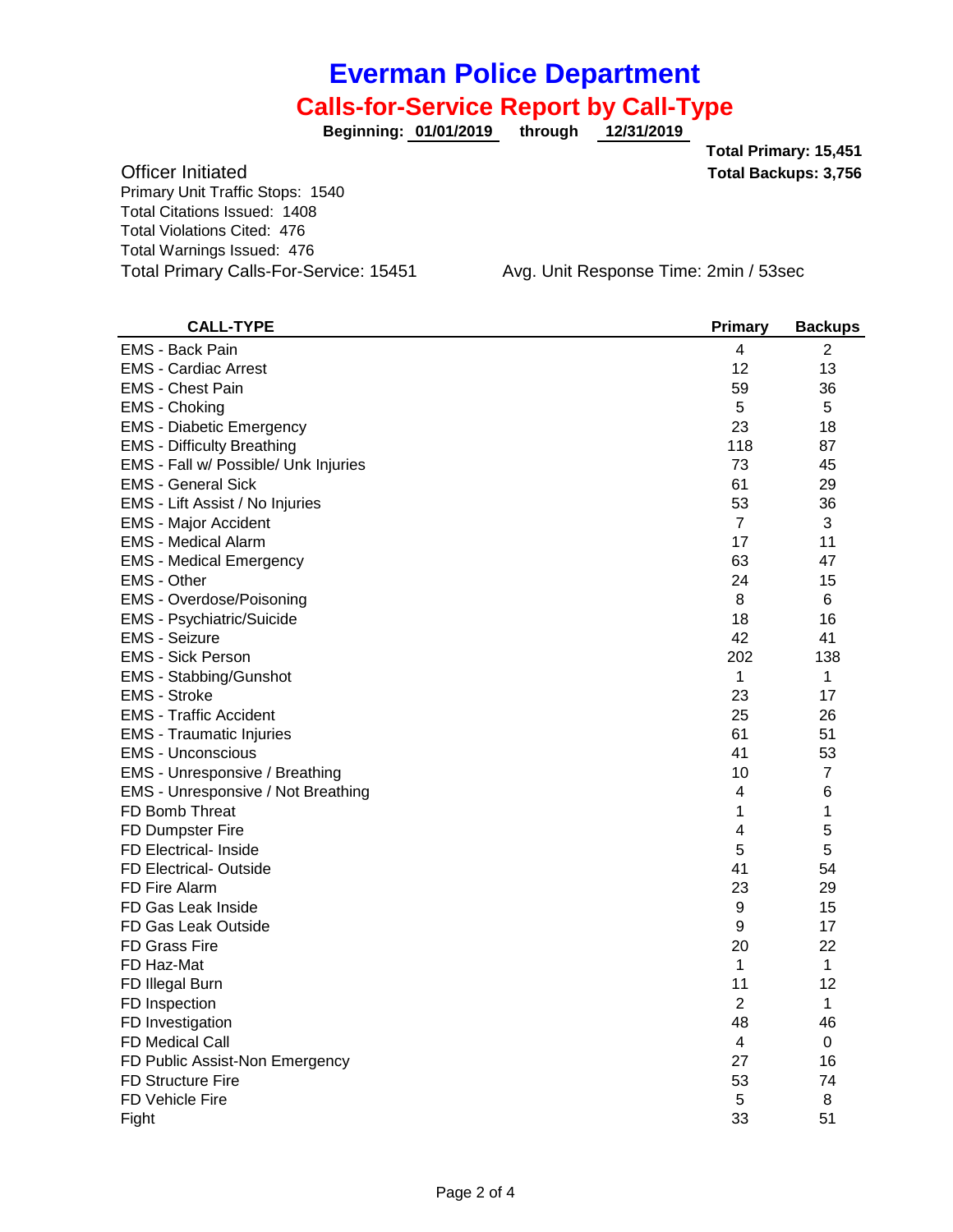**01/01/2019 through 12/31/2019 Beginning:**

**Total Backups: 3,756 Total Primary: 15,451**

Officer Initiated Primary Unit Traffic Stops: 1540 Total Citations Issued: 1408 Total Violations Cited: 476 Total Warnings Issued: 476 Total Primary Calls-For-Service: 15451 Avg. Unit Response Time: 2min / 53sec

| <b>CALL-TYPE</b>                   | <b>Primary</b>   | <b>Backups</b>   |
|------------------------------------|------------------|------------------|
| Fingerprints                       | 5                | 0                |
| Fireworks (C.O.V.)                 | 15               | 9                |
| Follow Up                          | 139              | 26               |
| Fraud                              | 6                | 1                |
| Harassment                         | 14               | 3                |
| Investigation                      | 475              | 276              |
| Jail Detail                        | 12               | $\boldsymbol{0}$ |
| Kidnapping                         | 1                | 1                |
| Loose Livestock                    | 8                | $\overline{2}$   |
| Loud Music                         | 126              | 25               |
| Meet Complainant                   | 495              | 137              |
| <b>Missing Person</b>              | 23               | 16               |
| Officer - Out of Service           | 4                | 1                |
| Open Door                          | 36               | 24               |
| Other                              | 102              | 41               |
| Out of City                        | $\boldsymbol{9}$ | 1                |
| Out of Unit                        | 18               | 4                |
| Parking Violation                  | 44               | 9                |
| Pedestrian Stop                    | 7                | 4                |
| Person With Gun                    | $\overline{2}$   | 6                |
| Prisoner Pick Up                   | 19               | $\overline{2}$   |
| <b>Prisoner Transport</b>          | 28               | $\overline{c}$   |
| <b>Property Found/Lost</b>         | $\overline{7}$   | $\overline{c}$   |
| Prowler (Seen)                     | 1                | 1                |
| Prowler (Unseen)                   | 3                | 3                |
| <b>Reckless Driver</b>             | 31               | 20               |
| Residence/Neighborhood Check       | 2405             | 15               |
| Robbery                            | 13               | 28               |
| Runaway                            | 16               | $\overline{2}$   |
| <b>School Facility Check</b>       | 1479             | 4                |
| <b>School Related Incident</b>     | 304              | 83               |
| <b>Shots Fired</b>                 | 31               | 39               |
| <b>Special Assignment</b>          | 165              | 40               |
| Stolen Vehicle                     | 25               | 15               |
| Sucide Attempt                     | 1                | $\overline{2}$   |
| <b>Suspicious Person</b>           | 181              | 161              |
| <b>Suspicious Vehicle</b>          | 149              | 89               |
| Theft                              | 76               | 46               |
| <b>Threats</b>                     | 3                | $\overline{2}$   |
| <b>Traffic</b>                     | 1045             | 316              |
| <b>Traffic Control/School Zone</b> | 349              | 5                |